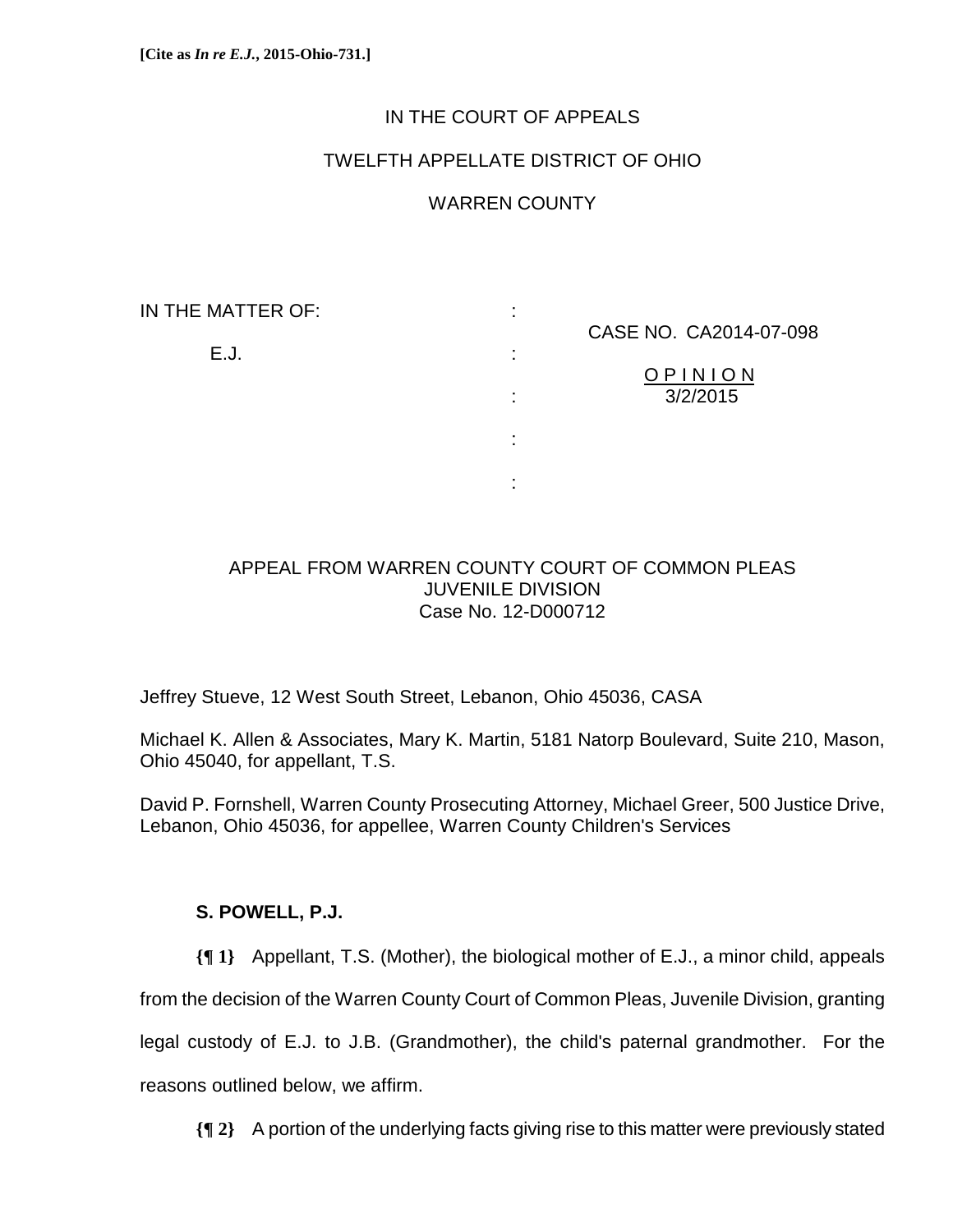in *In re E.J.*, 12th Dist. Warren Nos. CA2013-04-037 and CA2013-04-038, 2013-Ohio-4332.

As this court stated in that case:

In June 2012, Mother was traveling from her home in Michigan to visit a friend in Columbus. However, Mother became lost when traveling on Interstate 75, and was pulled over by an Ohio State Highway Patrolman when other motorists reported that Mother was throwing objects from her car at passing vehicles. When the trooper approached the car, Mother drove off and led the trooper on a ten-minute police chase. Once Mother was finally apprehended in Franklin, the trooper found E.J. in the car wearing a urine-soaked diaper. Mother was highly incoherent, and as a result, was hospitalized in the psychiatric unit on a "72– hour hold." E.J. was taken into emergency shelter care by the [Warren County Children's Services (WCCS)] and placed in a foster home because E.J.'s biological father [V.J. (Father)] was in drug rehabilitation center and remained unable to provide care for the child.

A magistrate held a hearing on [WCCS's] emergency custody motion, and granted temporary custody of E.J., who was approximately 20 months old at the time of the hearing, to [WCCS]. The magistrate appointed separate attorneys to represent Mother and Father, and also ordered a Court Appointed Special Advocate (CASA) for the child. Mother, who was later released from the hospital, was arrested and charged with fleeing and eluding, as well as child endangering as a result of her fleeing from the trooper. Mother was incarcerated for a short time, and later pled not guilty by reason of insanity to the charges. Upon her release from jail, Mother returned to Michigan where she was staying at a domestic violence shelter. When Mother appeared for criminal hearings, or other court dates in Ohio related to the fleeing incident, she visited with E.J.

Mother, through her appointed counsel, moved to transfer the case to Michigan, arguing that it was too difficult for her to visit with E.J. in Ohio and that Michigan was the proper jurisdiction to promote reunification between herself and E.J. [WCCS] argued against transferring the case, and asserted that Ohio held proper jurisdiction over the matter. [WCCS] also began the process of placing E.J. with [Grandmother] in New Jersey, and was waiting on a final approved home study before transferring E.J. to Grandmother's care.

E.J. had been placed with Grandmother on a prior occasion in 2011 after Mother had been pulled over by an officer and fled. Mother was charged with fleeing and endangering children after she abandoned one of her older daughters at a rest area, and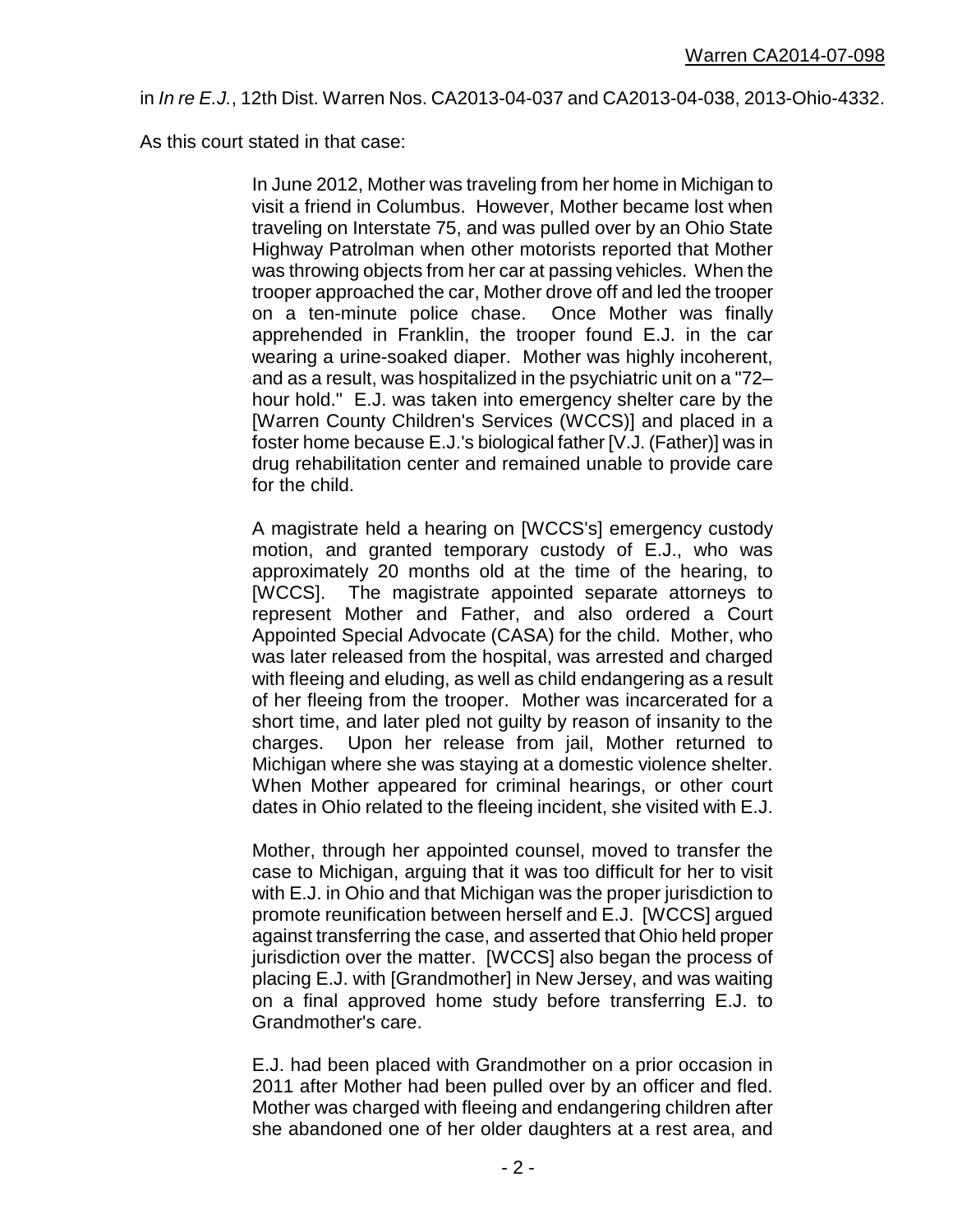fled police when they pulled Mother over. At the time Mother fled, E.J. and Mother's son were in the car. Mother's other children are now in the custody of their biological father. E.J. and Mother were reunified after E.J. was in Grandmother's care for approximately three to four months.

The magistrate held a hearing and adjudicated E.J. dependent, and set the matter for a dispositional hearing. The magistrate heard arguments regarding Mother's motion to transfer, as well as [WCCS's] request to maintain temporary custody of the child. The trial court denied Mother's motion to transfer the case and further ordered that [WCCS] would maintain temporary custody of E.J. Mother then filed objections to the magistrate's decision, which the juvenile court overruled. After filing her objections, Mother was incarcerated in a Virginia jail for approximately 22 days for failing to appear for court hearings related to her 2011 fleeing and endangering charges. Once released from the Virginia jail, Mother returned to Michigan, where she has lived in three different residences since July 2012. During this time, Grandmother's home study received final approval, and [WCCS] relocated E.J. to New Jersey to live with Grandmother.

*Id.*, 2013-Ohio-4332 at ¶ 2-6.

**{¶ 3}** Mother subsequently appealed from the juvenile court's decision denying her motion to transfer the case to Michigan. Mother also appealed the juvenile court's decision to maintain temporary custody of E.J. with WCCS. This court overruled Mother's two assignments of error in their entirety. *Id.* at ¶ 21 and 29.

**{¶ 4}** On December 4, 2013, WCCS moved the juvenile court to grant Grandmother legal custody of E.J. pursuant to R.C. 2151.415(A)(3). A juvenile court magistrate then held a two-day dispositional hearing on the matter. Grandmother was not present for the hearing. Once the hearing concluded, on May 8, 2014, the magistrate issued a decision granting legal custody of E.J. to Grandmother. In reaching this decision, the magistrate found, in pertinent part, the following:

> While Mother has made significant progress since June 19, 2012, she has not completed case plan services. Even if all case plan services were met, Mother's history of significant mental health breaks requires a showing of stability. This is absolutely necessary for the safety and well-being of the minor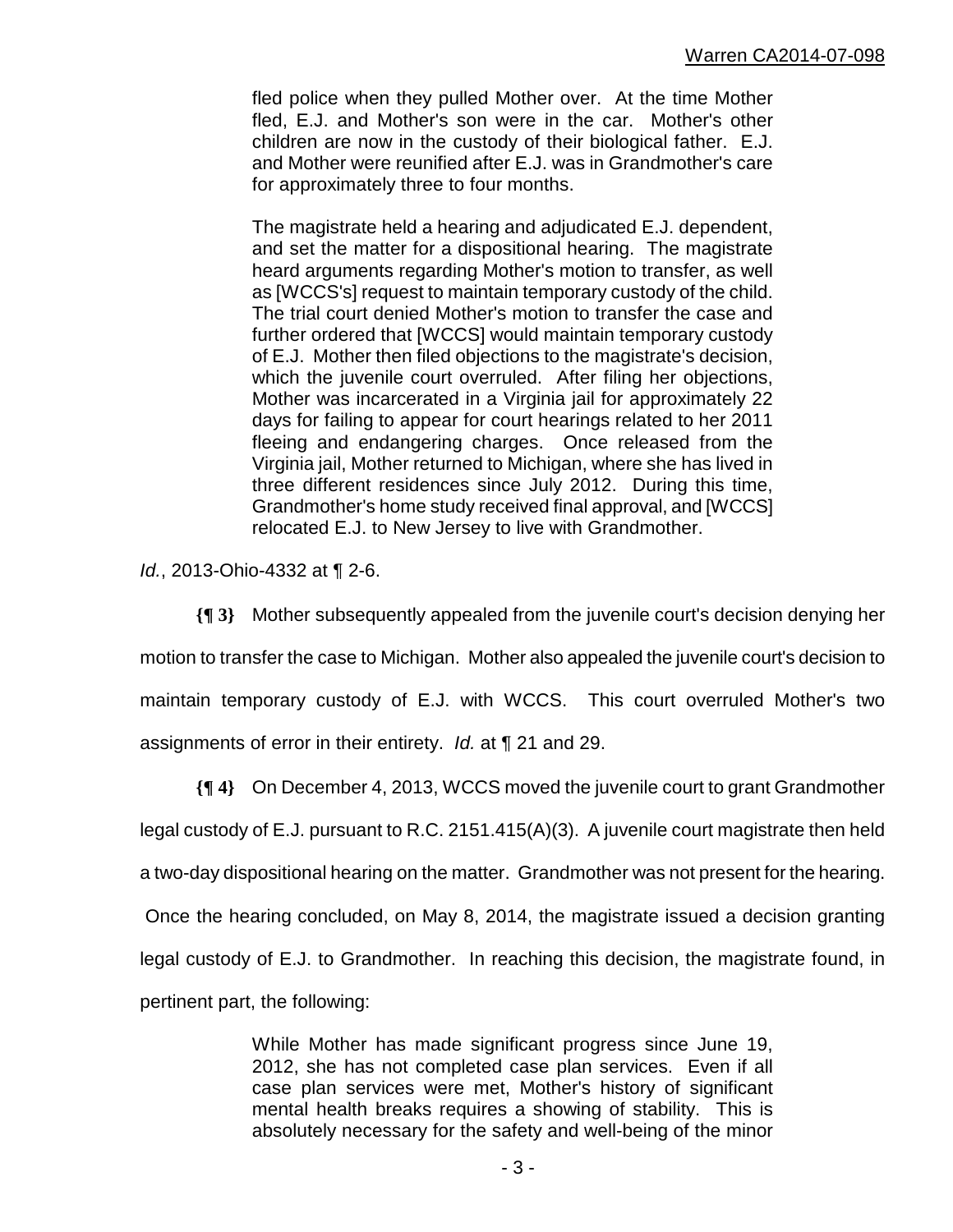child, as twice Mother has been driving unsafely with the minor child in the car, resulting in criminal charges. Mother has been hospitalized at least twice during the pendency of this action. She has extended episodes of non-compliance with her medications and it has been less than a year since her last hospitalization. Mother has lived at least five (5) different places since the inception of this case. She only achieved "stable housing" the day before the trial herein was completed. It remains unseen as to whether Mother will be able to sustain this residence.

[E.J.] is now three (3) years old. Since her removal on June 19, 2012, she has seen her Mother only nine (9) times. Distance and finances have limited Mother's ability to visit child. There is no question that she loves [E.J.] and would have spent more time with her if possible. However, the minor child has resided in the home of [Grandmother] nearly half of her life. It is the only home she knows. It is the only safe home she has known.

(Emphasis sic.)

**{¶ 5}** After the magistrate issued its decision, Mother filed objections, as well as a motion requesting a transcript of the dispositional hearing to be paid at the state's expense. Thereafter, on June 18, 2014, the juvenile court issued its decision overruling Mother's objections to the magistrate's decision. The juvenile court also denied Mother's request for a transcript at the state's expense. In so holding, the juvenile court found Mother was not entitled to transcript at the state's expense because "the nature of the proceedings Mother is objecting to do not involve the termination of her parental rights." The juvenile court further determined that it was in E.J.'s "best interest to remain in the stable family environment provided by [Grandmother]."

**{¶ 6}** Mother now appeals from the juvenile court's decision granting legal custody of E.J. to Grandmother, as well as its decision denying her request for a transcript of the dispositional hearing at the state's expense, raising two assignments of error for review.

**{¶ 7}** Assignment of Error No. 1:

**{¶ 8}** THE TRIAL COURT COMMITTED PLAIN ERROR IN GRANTING LEGAL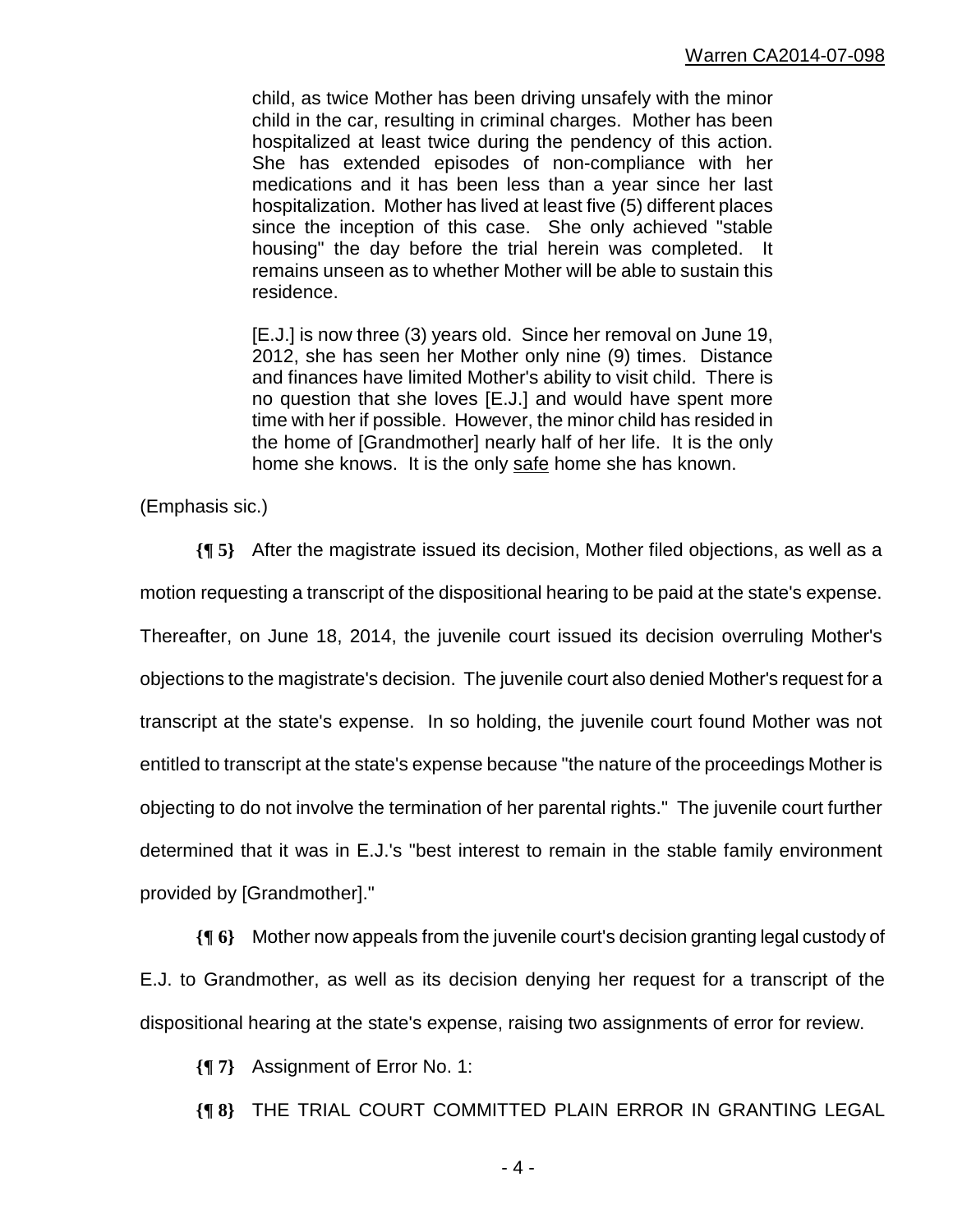#### CUSTODY TO [GRANDMOTHER].

 $\overline{a}$ 

**{¶ 9}** In her first assignment of error, Mother argues the juvenile court erred and violated her due process rights by granting legal custody of E.J. to Grandmother because Grandmother did not file a signed statement of understanding with the juvenile court as required by R.C. 2151.353(A)(3). However, as the record firmly establishes, WCCS's motion requesting Grandmother be awarded legal custody of E.J. was not brought pursuant to R.C. 2151.353, but rather, under the confines of R.C. 2151.415(A)(3). Unlike R.C. 2151.353, we find nothing within the provisions of R.C. 2151.415 that requires Grandmother to file a signed statement of understanding with the juvenile court before she could be awarded legal custody of E.J.<sup>1</sup> Mother's bare assertion to the contrary, which, we note, was relegated to a footnote without any supporting legal authority, is without merit.

**{¶ 10}** Nevertheless, even if we were to find R.C. 2151.353(A)(3) applied to the case at bar, it is undisputed that Mother never objected to the fact that Grandmother had not filed a signed statement of understanding prior to the juvenile court issuing its decision granting her legal custody, thereby forfeiting all but plain error. *In re K.M.A.T.*, 10th Dist. Franklin No. 13AP-832, 2014-Ohio-2420, ¶ 29.The Ohio Supreme Court has defined plain error in the civil context as an error that "'seriously affects the basic fairness, integrity, or public reputation of the judicial process, thereby challenging the legitimacy of the underlying judicial process itself.'" *In re B.J.*, 12th Dist. Butler No. CA2011-10-192, 2012-Ohio-3127, ¶ 9, quoting *Goldfuss v. Davidson*, 79 Ohio St.3d 116 (1997), syllabus. Plain error will be recognized only in the extremely rare case involving exceptional circumstances. *In re Stephens*, 12th Dist. Butler Nos. CA2001-01-018 and CA2001-01-021, 2001 WL 1155848, \*1

<sup>1.</sup> This same issue was raised before the Ninth District Court of Appeals in *In re A.V.O.*, 9th Dist. Lorain Nos. 11CA010115 thru 11CA010118, 2012-Ohio-4092; and *In re M.B.*, 9th Dist. Lorain Nos. 11CA010060 and 11CA010062, 2012-Ohio-5428. The Ninth District, however, did not expressly rule on this issue in deciding either case.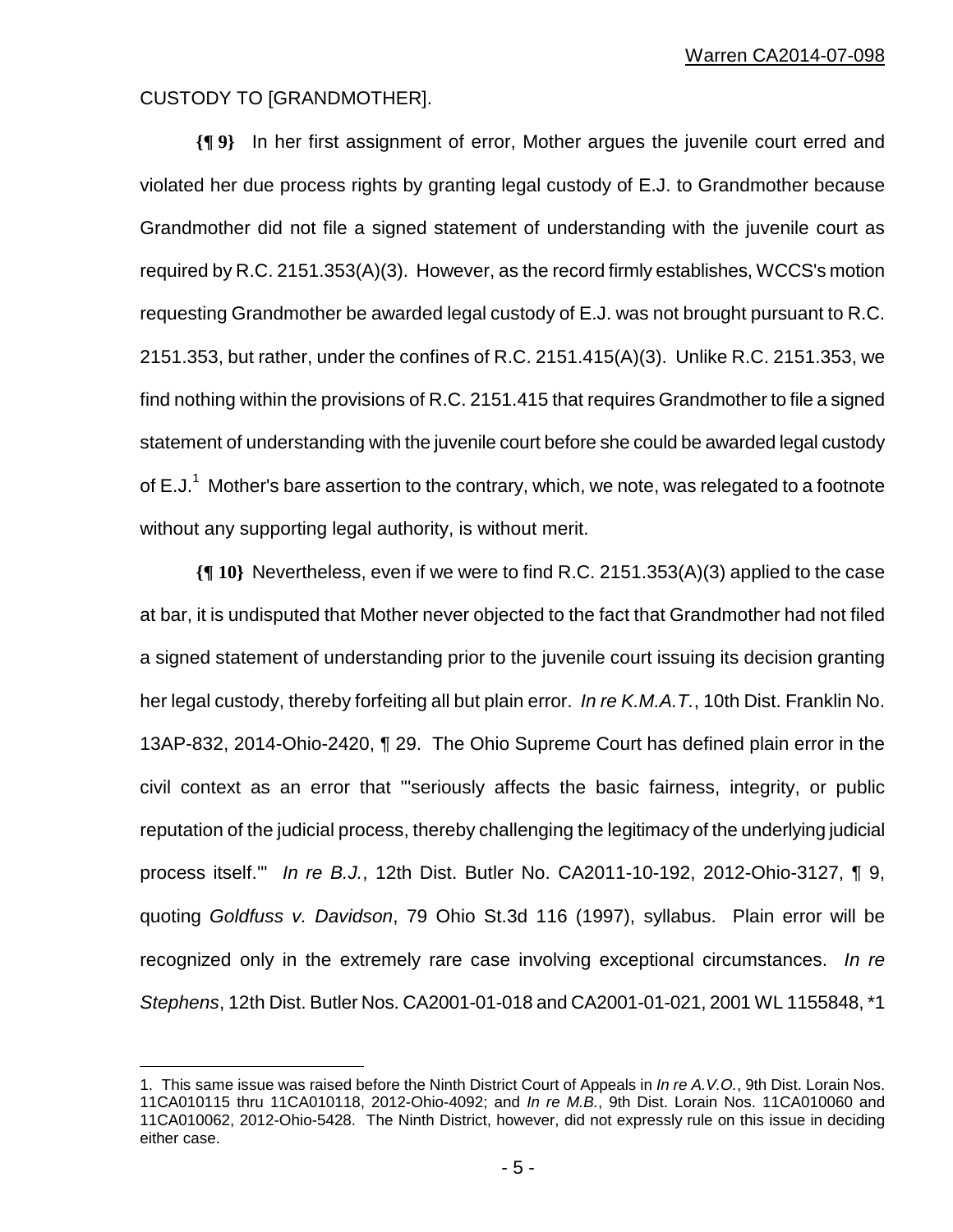(Oct. 1, 2001).

**{¶ 11}** "[T]he legislative purpose of the signed statement of understanding under R.C. 2151.353(A) is to help insure that prospective legal custodians are apprised of the significant responsibilities they will undertake." *In re W.A.*, 5th Dist. Muskingum No. CT2013-0002, 2013-Ohio-3444, ¶ 16. Mother has not directed this court to anything in the record to suggest Grandmother, a certified foster parent in New Jersey, was unaware of such responsibilities. *Id.* In fact, after a thorough review of the record, we find quite the opposite to be true.

**{¶ 12}** For instance, although Grandmother was not present during the dispositional hearing, as part of her approved home study, Grandmother specifically stated she "plans to care for [E.J.] until [E.J.] is reunited [with Mother] and if that is not possible, she will adopt or provide Kinship Legal Guardianship." The home study also noted Grandmother was "provided with information concerning the different roles, responsibilities, legal and financial rights and benefits of relative caregivers, foster parents and adoptive parents." Grandmother signed the home study and acknowledged this statement was true and accurate. The CASA appointed to this matter also recommended Grandmother be awarded legal custody.

**{¶ 13}** In light of the foregoing, even if we were to find R.C. 2141.353(A)(3) applied to the case at bar, under the facts and circumstances of this case, we find this is not one of the extremely rare cases involving exceptional circumstances that requires a finding of plain error. This is particularly true here given the record properly before this court supports the juvenile court's decision finding it was within E.J.'s best interest to grant legal custody to Grandmother. Again, as the magistrate found, and which the trial court implicitly agreed in affirming and adopting the magistrate's decision, because E.J. had lived with Grandmother for nearly half her young life, "[i]t is the only home she knows. It is the only safe home she has known." (Emphasis sic.) We see no reason why E.J.'s current placement with Grandmother should not continue. Accordingly, Mother's first assignment of error is

- 6 -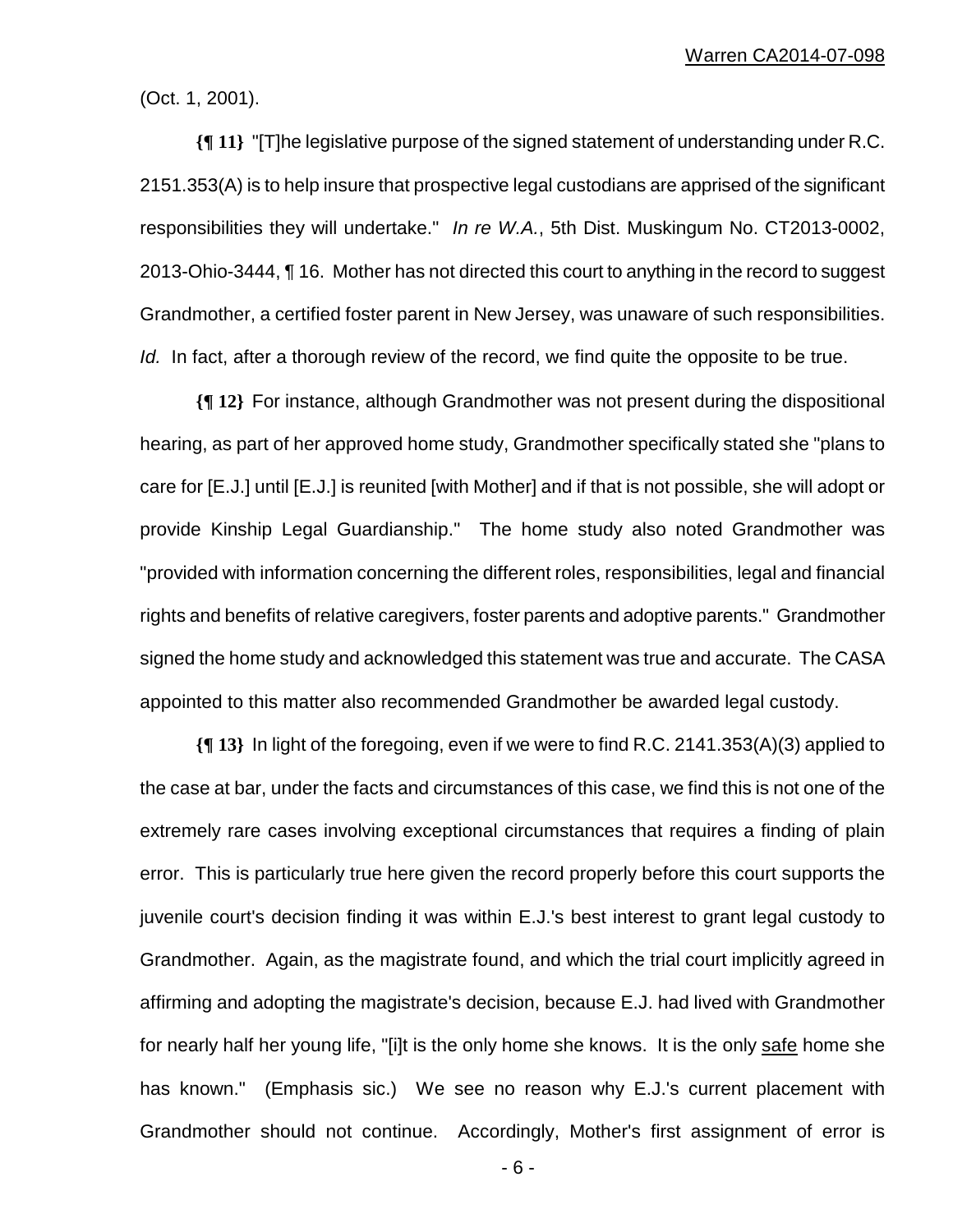overruled.

**{¶ 14}** Assignment of Error No. 2:

# **{¶ 15}** THE TRIAL COURT ERRED BY DENYING APPELLANT A TRANSCRIPT OF THE DISPOSITIONAL HEARING AT THE STATE'S EXPENSE.

**{¶ 16}** In her second assignment of error, Mother argues that, due to her indigency,

the juvenile court erred by denying her motion for a transcript of the dispositional hearing at

the state's expense. In support of this argument, Mother claims the juvenile court's decision

denying her motion violates her due process and equal protection rights found in the United

States and Ohio constitutions. We disagree.

**{¶ 17}** The Tenth District Court of Appeals recently addressed this issue in *In re A.P.*,

10th Dist. Franklin No. 14AP-23, 2014-Ohio-5244. In finding no violation of appellant's

constitutional rights, the Tenth District stated, in pertinent part:

[T]he determinative factor is the permanent termination of the parent-child relationship. The total, irreversible elimination of parental rights triggers constitutional protection and entitles an indigent parent to waiver of fees and/or assistance of appointed counsel. Any lesser court action—such as the denial of temporary custody over the child—does not.

The case at bar does not involve the termination of parental rights. Here, the trial court granted legal custody to [the child's maternal grandmother]. Unlike a grant of permanent custody, the grant of legal custody does not terminate the parent-child relationship. A parent who loses legal custody of a child retains certain residual parental rights, privileges, and responsibilities, as well as the right to request return of legal custody in the future.

Because this case does not involve the termination of parental rights, we must apply the rational-basis test to determine whether the United States and Ohio Constitutions require the provision of a transcript to [mother] due to her indigency. The state's need to protect the public coffers justifies its refusal to supply transcripts of dispositional proceedings to indigent parents where legal custody is at issue. Accordingly, the trial court did not deprive [mother] of any constitutional right when it denied her request for a transcript at public expense.